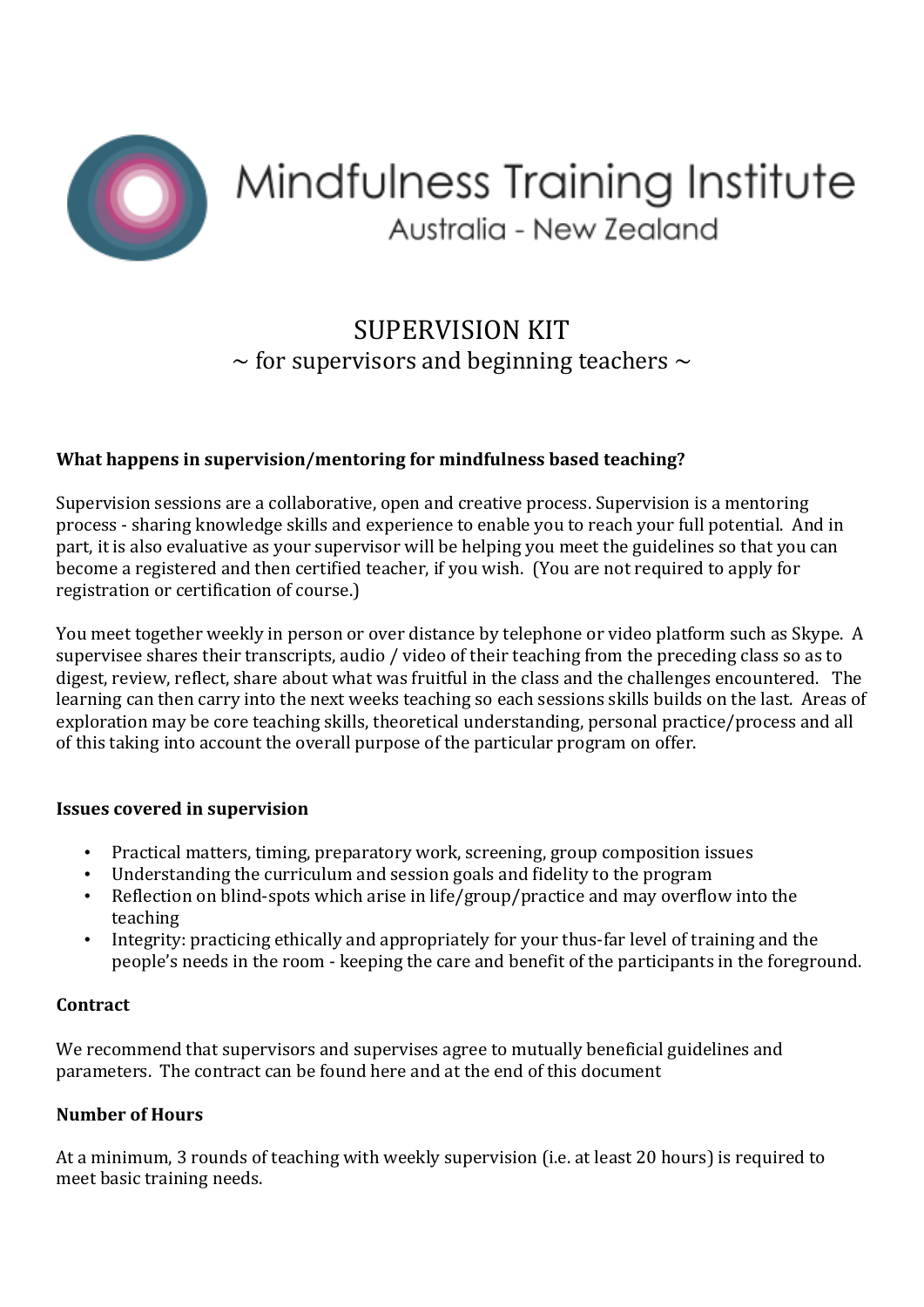You are free to do individual or group supervision, but each teacher needs to do audio/transcripts of their teaching work. Once a teacher has built sufficient experience and skill, he/she may move to fortnightly sessions or sharing weekly sessions with another teacher and a supervisor. We encourage you to continue in peer supervision as long as you are teaching.

# **Audio, Video, Transcription**

# *Audio and transcripts*

In supervision, working with audio and transcribing offers one a closer look into how aspects of the class unfold, especially the inquiry process. We require that you use this method for each class and for at least the first two rounds of teaching i.e. 8 transcripts per term.

An efficient method is to audio record the whole of your class and transcribe a chosen inquiry conversation portion of the class verbatim i.e.:

> *Teacher: What did you notice about paying attention this way? Participant: I felt how heavy my arms were …so tiring.*

Share this document with your supervisor before the session so he/she has time to read and reflect. Both of you unpack issues that came up: the fruitful bits, the unfruitful, the unknowable, the unsaid, the awkward and the smooth.

We recommend you include looking at some meditation leading and didactic as well. Feel free to choose something you felt good about and something that you feel like you need help with. You could either listen together to the audio during a session or let the supervisor know the chosen portions to listen in advance. For example, a*t 1hr 35 min: Nine Dots Exercise*

# *Video*

After sufficient rounds of teaching and when you both deem you are ready, you might then proceed to film yourself teaching in order to prepare recordings for your certification review. Speak to your supervisor about this step and how prepare yourself and the group for this process. MTI guidelines for filming are here.

# **Working with the MBI-TAC: Mindfulness Based Interventions- Teaching Assessment Criteria**

The MBI-TAC can be used:

- As personal, reflective support to get clarity on your learning goals before and during teaching a program
- To self- assess and receive feedback from supervisor/peers through supervision
- To identify areas of growth as you get more proficient

As a teacher you would perhaps already be aware of your "growing edge" in some of the domains, i.e. *knowing what I don't know* as well sometimes of *not knowing what I don't know*. The strength of working with a mentor/supervisor and a tool such as the MBI-TAC is that key features in each domain help you both pinpoint just where the growing edge of learning is at a given time.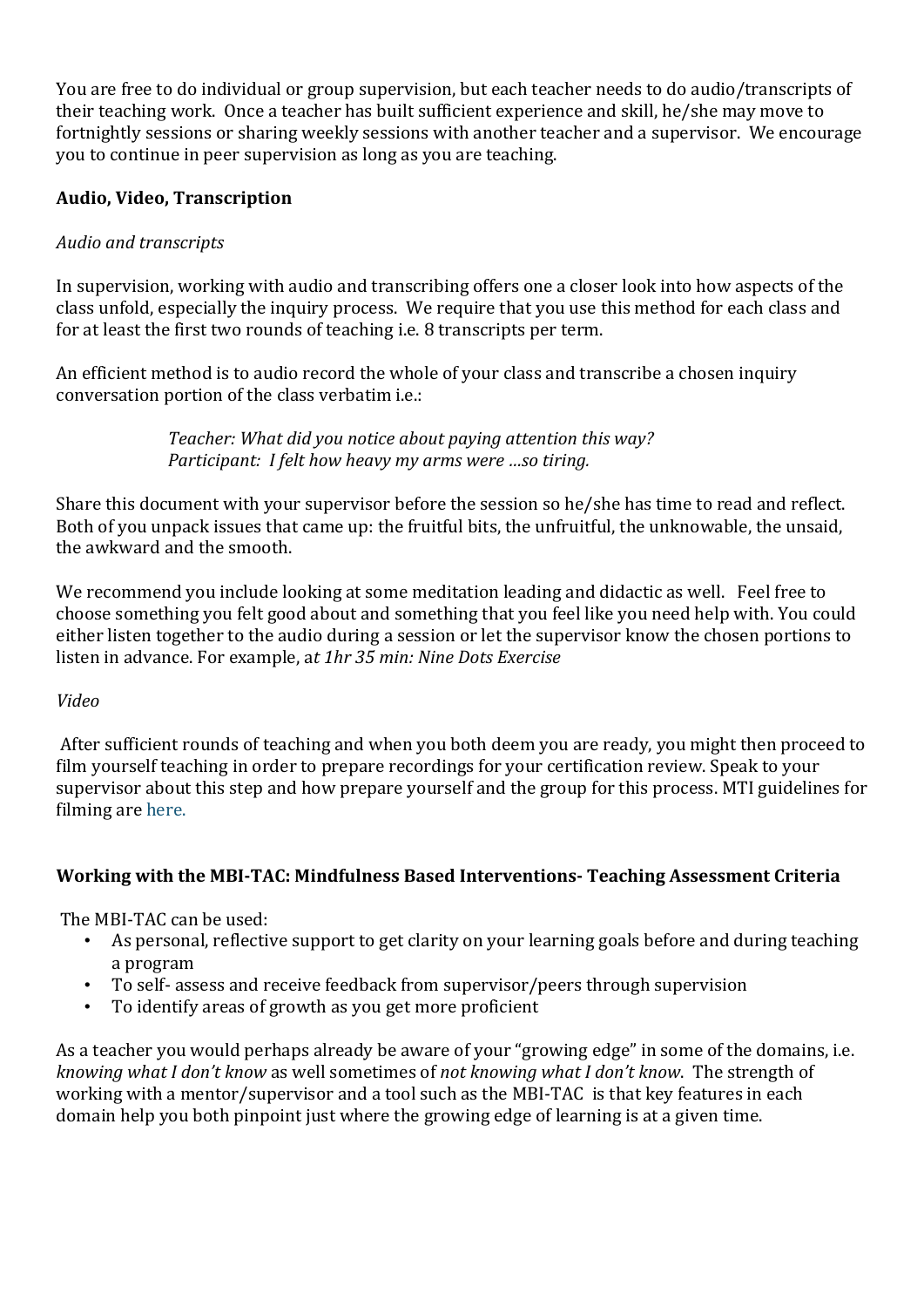# *SUPERVISOR'S QUALIFICATIONS*

#### **Who supervises?**

As formal training in MBSR and MBCT are relatively recent in this region, there are some excellent experienced supervisors who don't yet meet all the qualifications established by MTI, but are in the process of working towards them.

- Need to be certified or at least *registered* on the MTI website and planning for certification within one year.
- Need to have had a round of supervision in the model that one is supervising in. (e.g. if supervising MBSR, need to have been supervised in that model, not *Peace In A Frantic World* or *MBCT* for example.)
- Needs to meet all the *training and experience* criteria below.
- Have done at *least some supervision* themselves with audio/transcripts and using the MBI TAC.

#### *Training and experience for supervisors*

- Certification (using videos) to enable rigorous assessment of teaching competence
- Minimum 5 years of regular teaching experience (three courses a year)
- Experienced in using audio/video and transcripts in supervision and willing to use this in supervision with MTI students.
- Minimum 7 years of personal mindfulness and mindful movement practice
- Having taught a minimum 15 courses
- 5 or more silent mindfulness retreats of at least 5 days each
- Ongoing individual mindfulness supervision minimum of 3-4 sessions per year; and/or ongoing group supervision with peers

# *Specific skills and capacities*

- An in-depth understanding of the underlying theoretical components, aims and intentions of the full range of curriculum elements within the mindfulness-based course they are training others to teach.
- An understanding and capacity to supervise others in the principles underpinning the adaptation of mindfulness-based courses to different contexts and populations.
- The ability and skill to support trainees in identifying their strengths and learning needs, and to provide feedback that facilitates new learning using audio/video transcripts.
- Familiarity with and ability to use MBI-TAC as a training tool and as an evaluation tool.
- Ability and preparedness to provide written feedback on the supervisee's development if required for their certification process.
- The ability and knowledge to work within the ethical framework of his/her profession or training and to have particularly developed sensitivities in relation to only supervising within the limits and boundaries of competence.
- Skill in working with groups, especially the creation of a safe and challenging learning environment.
- An understanding and capacity to supervise others in the principles underpinning the adaptation of mindfulness-based courses to different contexts and populations.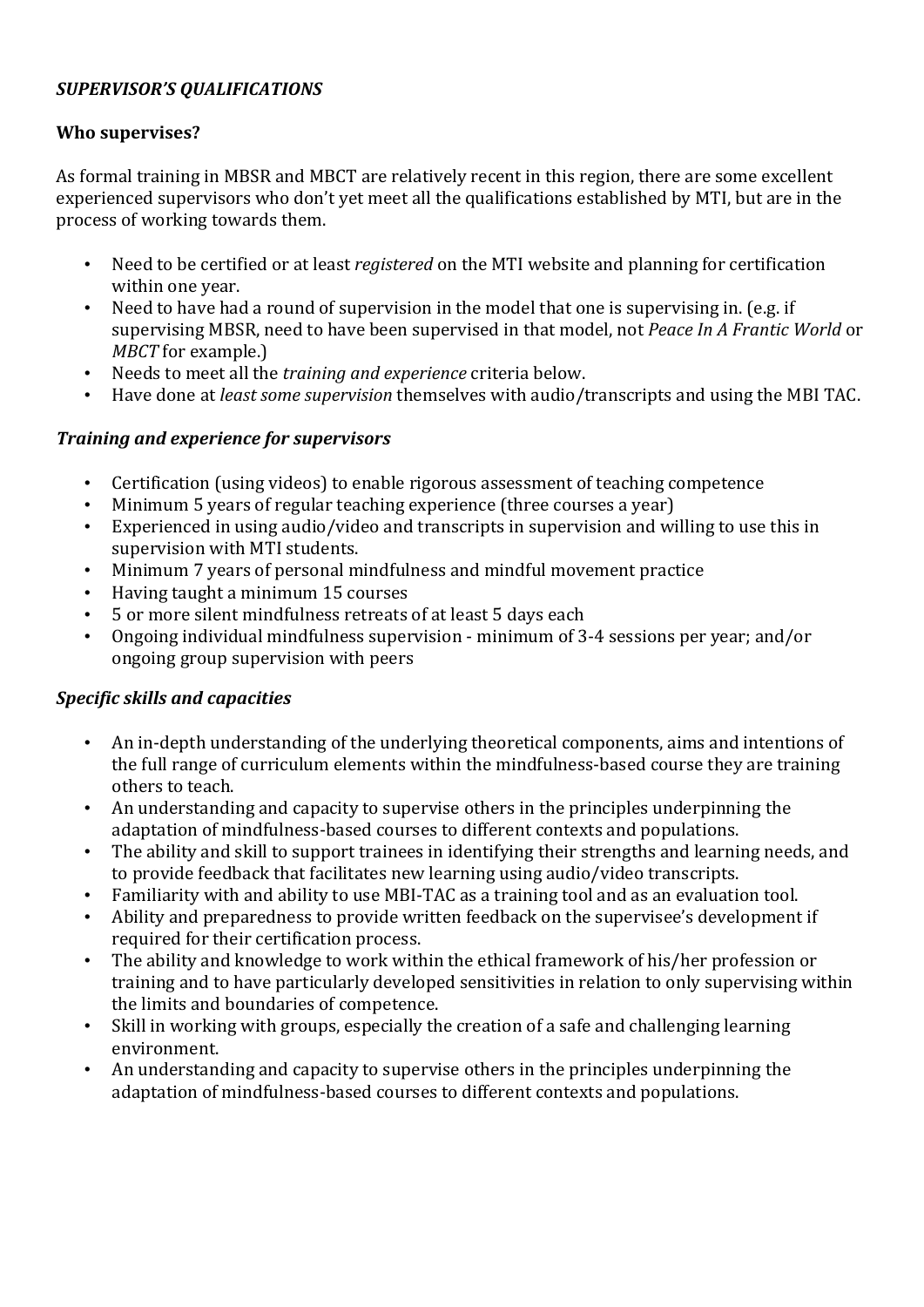# MTI SUPERVISION CONTRACT AGREEMENT (2019 sample)

| <b>Agreement between</b> (supervisor) | $and$ and $$ $$ $$ $$ $$ $$ $($ supervisee $)$ |  |
|---------------------------------------|------------------------------------------------|--|
|                                       |                                                |  |

Phone: Phone: Email: Email:

# **Dates of course:**

# **Good Practice Guidelines**

Both teachers and supervisors are expected to adhere to the Good Practice Guidelines for Mindfulness Teachers (MTI link to the page) 

# **Content and process of the sessions**

If this is the first round of supervision, we will cover the following issues:

- a review of which population the course is aimed at, course outline, session agendas and materials
- recruitment and intake processes
- venue, materials and meditation practices
- support and follow up for participants
- more specific supervision of how the course is unfolding session by session and adaptations for the participants needs as they unfold over the course.

The teacher will also be responsible for what you take from supervision and how that learning is applied.

*Audio and verbatim transcripts* of parts of your teaching will also be used. The teacher will record and transcribe some parts of the audio and send this to the supervisor prior to the session.

*The MBI TAC* will be the framework we will work with to enable good supervisory coverage. You may at some stage wish to use videos of your teaching as well and this is recommended.

The supervisor will offer mentoring and practical advice to give guidance and support the group. The process will entail listening, investigative dialogue and exploration around the issues brought to supervision and may additionally include some training and teaching and suggestions for reading.

If you have already had at least 2 courses supervised by a qualified supervisor, using audio/video/ transcripts and if you have had at least 8 hours of supervision for each (16 hours) then the content of the sessions going forth will largely be determined by the issues that you wish to bring. You will therefore be responsible for choosing what material to bring and, where practical, send a list of topics to be dealt with prior to the session.

Please note: The supervision process will not: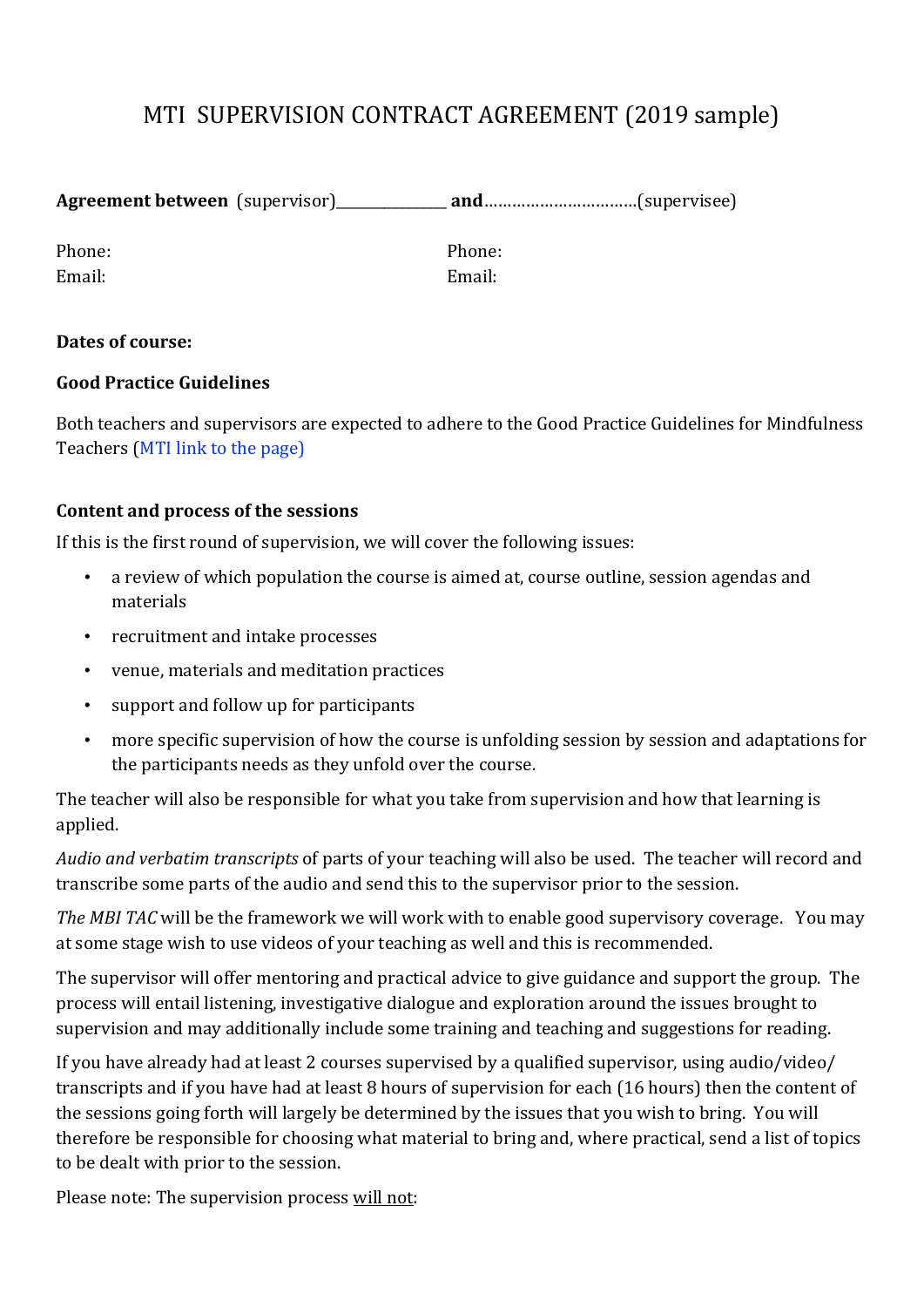- provide clinical supervision. We may discuss the application of mindfulness in any clinical work you do, but you need to have a separate clinical supervisor to hold responsibility for your clinical work
- provide personal counselling. It may though provide a context to explore personal issues that influence the context of teaching. This may lead to recommendations that you pursue some counselling/ therapy to help explore and resolve those issues.

# **Confidentiality**

Discussions in the sessions will normally be held in complete confidence.

When audio or video tapes are used as part of the supervision process, you will need to ensure that the participant(s) of the course or client(s) are explicitly aware of this, and gain their written consent(s) to recorded material being used for this purpose.

It is understood that the supervisor may take any appropriate matters arising from this supervision to her own supervision process. All reasonable care will be taken to ensure your anonymity.

If the supervisor is sufficiently concerned about a matter with serious criminal, ethical or personal implications told to her by the supervisee, she reserves the right to break confidentiality by discussing this with another responsible person (e.g. the supervisor's consultant supervisor, the supervisee's clinical supervisor). Every effort would be made to discuss this with the supervisee in the first instance.

# **Data Protection**

The supervisor is not obliged to, but may keep process notes of the supervision sessions to act as an aide memoir. These notes will be kept securely for a period of at least 7 years in keeping with AHPRA (Australian Health Practitioners Regulation Authority) recommendation

# **To be completed by the Supervisee**

**Statement of the supervisee's aims for and expectations of the supervision:**

**Duration of each session**: **Frequency of sessions**:

# **Cost and invoicing procedure**

\$75 (AUD) per 30 minutes

Supervision can be arranged for a minimum of 30 minutes. If reviewing of transcripts/audio/videos involved, this will / will not be billed separately to the supervision time. Both supervision and audio/video review sessions will be billed on a minute interval basis.

The supervisee will be emailed an invoice for this payment after each session or after a suitable number of sessions to be agreed between supervisor and supervisee.